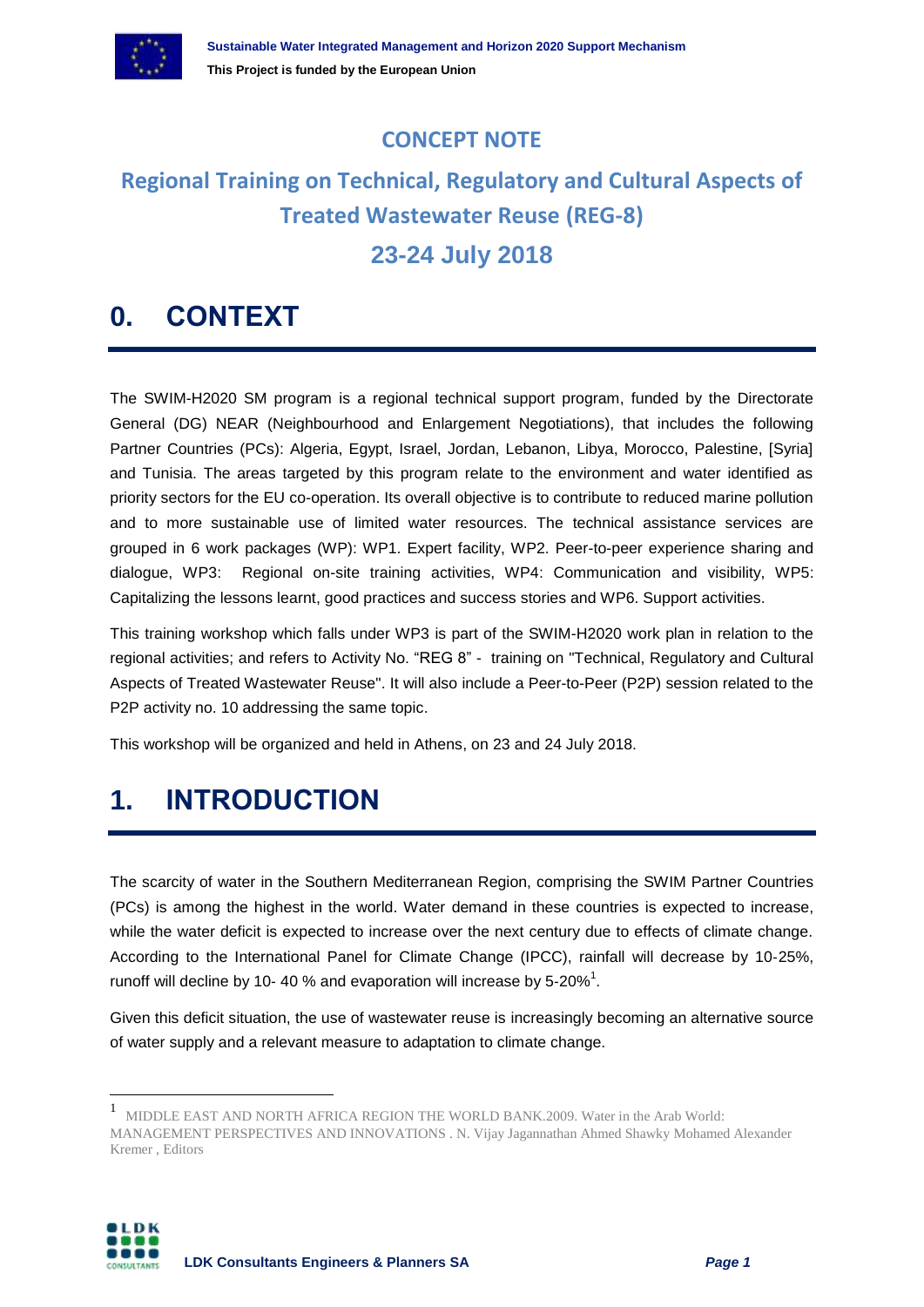

However, the potential for wastewater reuse is currently very low, and there are, in many cases, situations of blockage of reuse projects. Although governments in these countries show a willingness to develop wastewater reuse, they face a range of technical, institutional, regulatory, financial and cultural constraints. Review of the constraints more or less common to most countries of the southern Mediterranean and the MENA region, highlights, according to various regional references, recurring constraints that manifest at varying levels, from one country to another. These include: (i) low integration of reuse in the planning of water and sanitation, (ii) failure to take into account the benefits and positive externalities of wastewater reuse, (iii) poor assessment and control of health and environmental risks associated with reuse, (iv) lack of adequate legal framework and gaps in the regulations and the application of guidelines, (v) lack of cost recovery mechanisms related to the investment and operation of reuse works, (vi) inadequate pricing of treated wastewater in the sense that water pricing in the PCs does not reflect the true economical values and opportunity costs, (vii) lack of supportive policies to promote treated wastewater reuse; (viii) unclear institutional arrangements and partnerships and lack of coordination between national agencies and local institutions in wastewater management; and (ix) lack of capacity to address the critical shortage of qualified human resources to solve complex problems arising from wastewater treatment and reuse systems.

### **2. SCOPE AND OBJECTIVE**

The general objective of this regional training workshop is to enhance the knowledge of the key stakeholders who are involved in technical, institutional, regulatory and managerial aspects of treated wastewater reuse in the partner countries with the aim to promote the development of safe, wellmanaged and socio-economically viable wastewater reuse in climate deficit Mediterranean countries. The specific objective of the training is to introduce the participants to the state-of the art knowledge and the new developments in wastewater reuse guidelines, their limits and conditions of their application and the implications of such guidelines on the regulatory and institutional aspects. The workshop will also be an opportunity to promote south-to south and north to south countries' dialogue and trigger an exchange of experiences between participants through a mix of case studies from the PCs, practical examples from European countries, and break-out sessions, in addition to cross fertilisation between the SWIM DEMO projects and this project on the subject of TWWR.

The workshop is designed and developed in close coordination within the SWIM-HORIZON 2020 SM Consortium notably with ACWUA, LDK, Milieu Ltd, EMWIS. The training will target the subjects that correspond to the sources of blocking to the process of developing a sustainable, diversified wastewater reuse adapted to the contexts of the beneficiary countries, while capitalising on the findings of the activities undertaken within the scope of the Expert Facility (EF) work package and the lessons learnt (Expert Facility Activity numbers: EFS-MO-2<sup>2</sup> in Morocco, FS-DZ-1<sup>3</sup> in Algeria, and

<sup>3</sup> Activity title: "*Support the reuse of treated wastewater in agriculture, through sensibilisation, and awareness raising*".



 $\overline{a}$ 

<sup>2</sup> Activity title: "*Support the reuse of treated wastewater, through strengthening of the institutions, development of PPPs, participatory approaches, awareness-raising, and incentives*".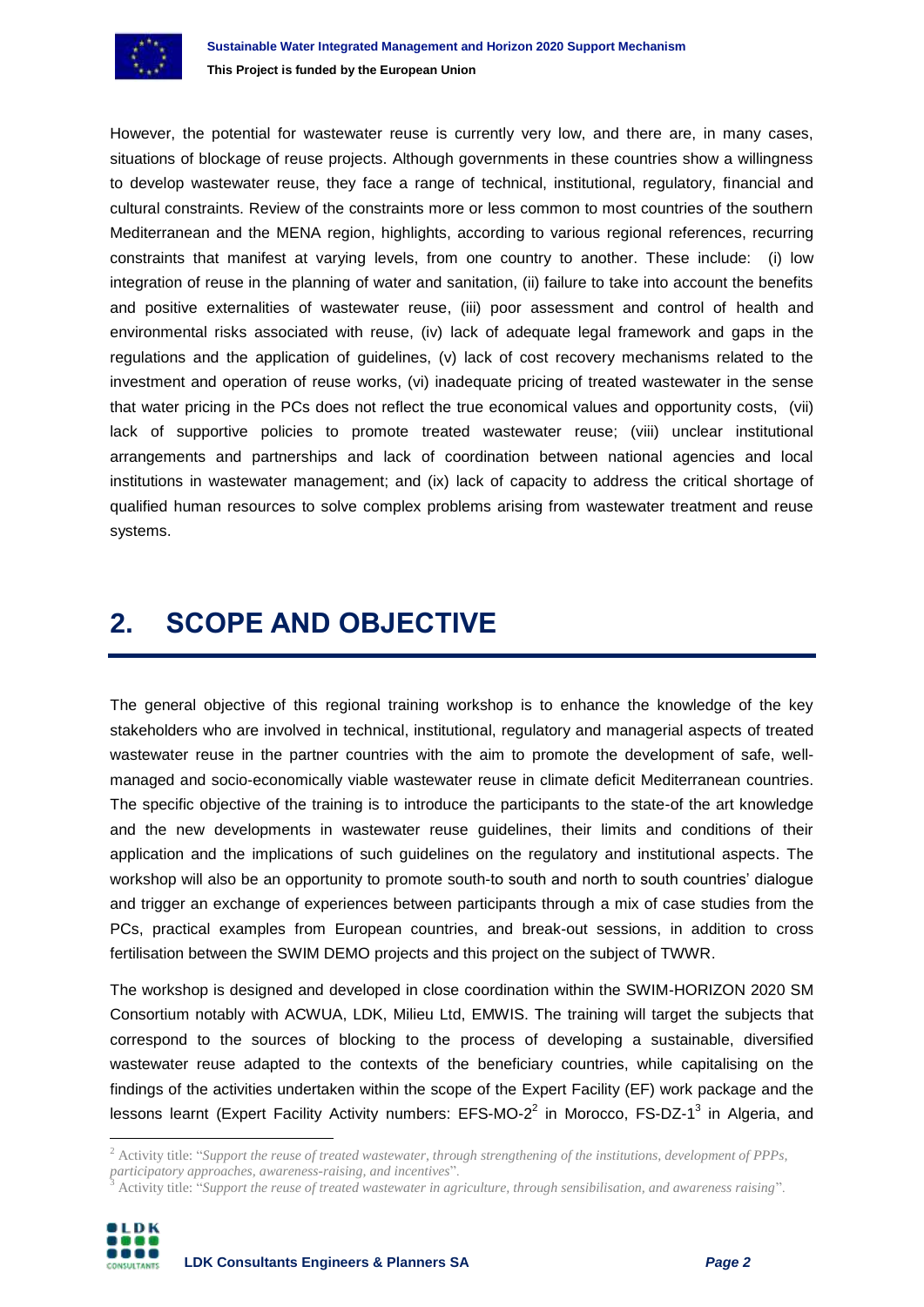

EFS-LB-2<sup>4</sup> in Lebanon) and ensuring synergy with other on-going activities (the P2P activity on treated wastewater reuse and the SWIM demo project).

Relevant documents developed in the framework of the SWIM-HORISON 20020 SM Program or in the framework of other European or Mediterranean initiatives were examined to enrich the training materials.

Training sessions will focus on the modules and topics related in table 2 of section 1.3. It is thus expected from this training that the participants will

- 1) Increase their awareness on the need for the reuse of treated wastewater as an additional water resource to alleviate pressure on conventional water resources, contribute to climate change adaptation in drylands and to inscribe sanitation - reuse in the circular economy approach;
- 2) Reinforce their knowledge on the guidelines and standards to be applied to ensure safe reuse in the different types of use (agriculture, landscape, industry, groundwater recharge, etc.); at this level, the training workshop will engage in a debate that consists of analyzing: i) health risk of TWWR, its assessment and its reduction, ii) the feasibility and applicability of WHO's multi-barrier approach, iii) the relevance of having the same biological quality standards (for each type of use) in the southern and western countries of the Mediterranean, and iv) the need to complete the regulatory framework for reuse, particularly in the case of groundwater recharge, for indirect reuse and for industry;
- 3) Get familiar with the governance arrangements for the wastewater reuse sub-sector through, inter alia: (i) integrating reuse in the upstream water planning and sanitation process, (ii) implementation of an institutional mechanism based on sectoral competences, iii) Options for covering investment and operating costs, particularly tertiary treatment, iv) institutional arrangements, public-private agreements and partnerships, etc.

### **3. CONTENT**

As mentioned before and considering that the participants are active and sufficiently initiated on wastewater reuse and its benefits, the modules selected for this workshop will capitalize on the achievements and initiatives undertaken by countries in the development of wastewater reuse and will seek to improve knowledge on emerging and key aspects that are still deficient in targeted countries at varying degrees depending on the context. The aim is to avoid redundancy and to advance the reflections on the crucial aspects. Thus, training sessions will focus on three modules and topics related in table 1.

<sup>4</sup> Activity title: "*Private Sector involvement in water infrastructure with emphasis on wastewater treatment plants*".



 $\overline{a}$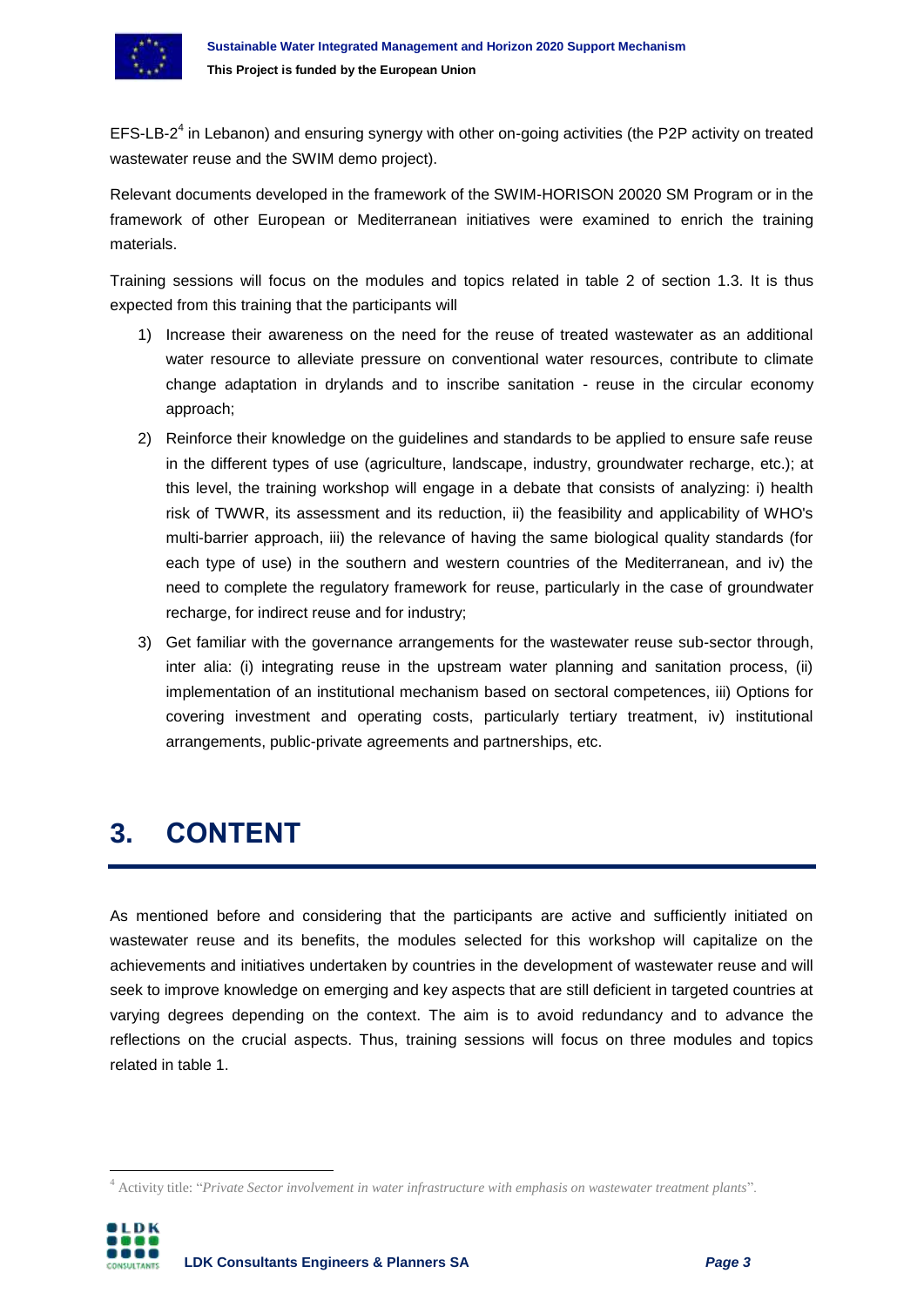

#### **Table 1. Modules and topics selected for the training workshop**

| <b>Modules</b>                                                                                                                                                      | <b>Topics</b>                                                                                                                                                                                            |
|---------------------------------------------------------------------------------------------------------------------------------------------------------------------|----------------------------------------------------------------------------------------------------------------------------------------------------------------------------------------------------------|
| Module 1 (Introductive):<br>"Wastewater reuse (WWR) in<br>climate deficit countries:<br>opportunities and constraints                                               | - Values of Wastewater Reuse (Wastewater reuse vs Circular<br>Economy, measure of adaptation to climate change, etc.)                                                                                    |
|                                                                                                                                                                     | - Direct reuse and indirect reuse: Advantages and<br>disadvantages                                                                                                                                       |
|                                                                                                                                                                     | - Constraints mapping (technical, institutional, regulatory,<br>financial, cultural)                                                                                                                     |
| Module 2. Strengthening and<br>updating of knowledge on new<br>developments of wastewater<br>reuse guidelines (their limits and<br>conditions of their application) | - Health Risks of Wastewater Reuse in general                                                                                                                                                            |
|                                                                                                                                                                     | - Guidelines and standards for wastewater reuse vs health<br>risks: Examples in European and/or Southern European<br>countries.                                                                          |
|                                                                                                                                                                     | - Introduction to the legislative and regulatory framework<br>needed for the implementation of WHO standards                                                                                             |
|                                                                                                                                                                     | - Assessment of the Risk Associated with the Use of<br>Wastewater in Agriculture                                                                                                                         |
|                                                                                                                                                                     | - Wastewater treatment and risk reduction: argumentation and<br>limitations                                                                                                                              |
|                                                                                                                                                                     | - The multiple-barrier approach (WHO, 2006): argumentation<br>and limitations                                                                                                                            |
|                                                                                                                                                                     | - The feasibility of the Multi-Barrier Approach (MBA) in South<br>and East Mediterranean Countries                                                                                                       |
|                                                                                                                                                                     | - Harmonization between multiple-barrier and WW treatment<br>levels / case studies: Moroccan harmonization initiative under<br>development, and transposition of the multi-barrier approach<br>in Jordan |
|                                                                                                                                                                     | - New concepts: Water Reuse Safety Planning and Water<br>Reuse Safety Plan: according to 'Water Reuse Safety Plan'                                                                                       |

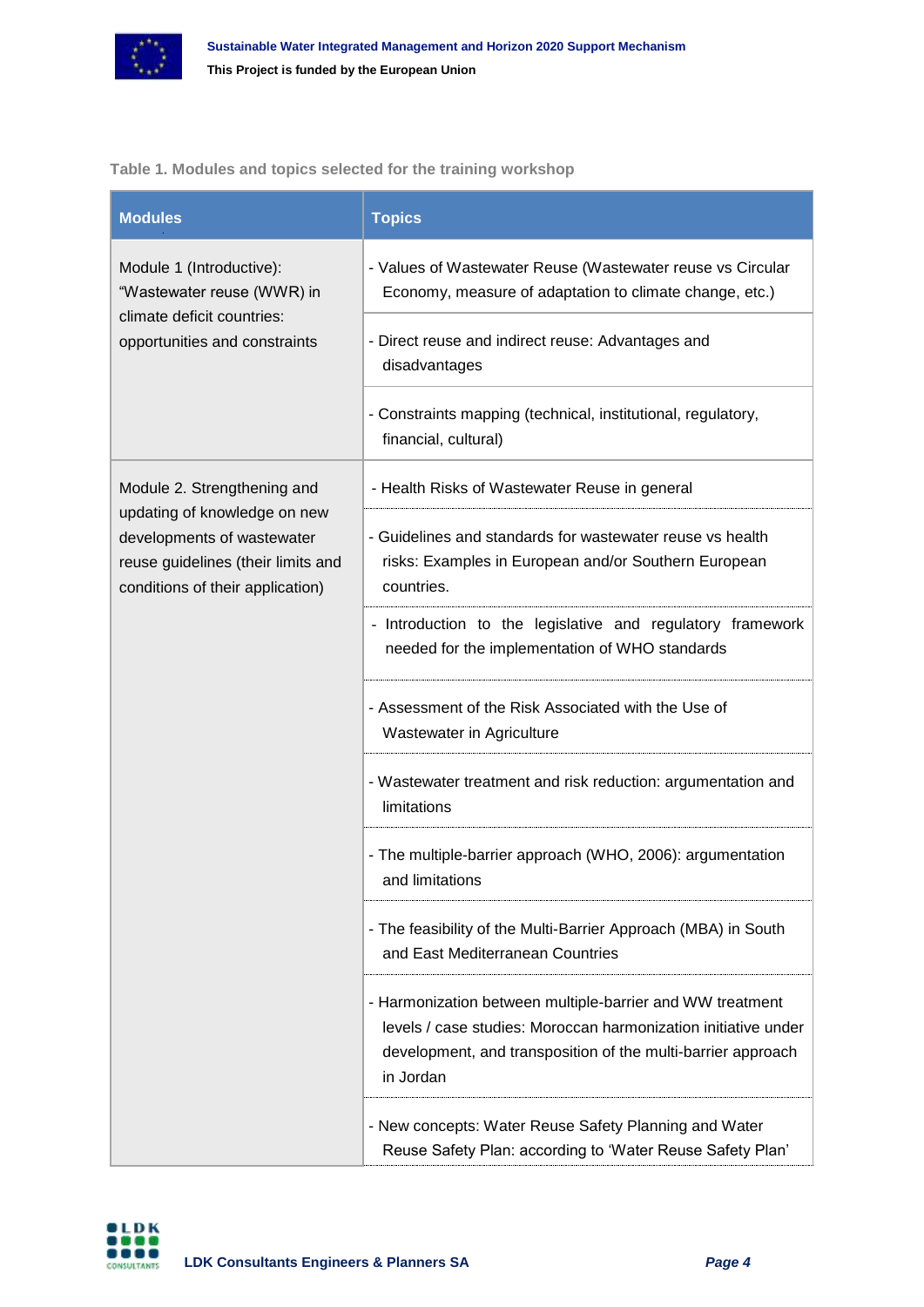

|                                                                                            | developed within DEMOWARE project funded under the FP7                                                                                                                                                                                                                                                                                                                                                                                  |
|--------------------------------------------------------------------------------------------|-----------------------------------------------------------------------------------------------------------------------------------------------------------------------------------------------------------------------------------------------------------------------------------------------------------------------------------------------------------------------------------------------------------------------------------------|
|                                                                                            | - Discussion and experiences exchange between participating<br>practitioners including SWIM DEMO projects                                                                                                                                                                                                                                                                                                                               |
| Module 3. "Governance of<br>wastewater reuse in South and<br>East Mediterranean Countries" | - Integration of wastewater reuse in water resources planning<br>(basin river level, ) and national sanitation plans - to take<br>inspiration from "Guidelines on Integrating Water Reuse in<br>Water Planning and Management in the context of the WFD<br>(Paper endorsed by EU Water Directors at their meeting in<br>Amsterdam on 10th June 2016) In:<br>http://ec.europa.eu/environment/water/pdf/Guidelines_on_wa<br>ter_reuse.pdf |
|                                                                                            | Integration of wastewater re-use in water resources<br>planning in the context of the Water Framework Directive                                                                                                                                                                                                                                                                                                                         |
|                                                                                            | - Institutions responsible for managing & implementing reuse<br>programs/projects (discuss the cases of represented<br>countries)                                                                                                                                                                                                                                                                                                       |
|                                                                                            | - Legal and regulatory aspects of TWWR: Completion and<br>application of the regulations (of all types of reuse including<br>groundwater recharge)                                                                                                                                                                                                                                                                                      |
|                                                                                            | TWWR funding:<br>- Investments and operational costs of TWWR systems<br>(Highlighting the particular case of complementary treatment,<br>storage and supply of treated wastewater at the re-use sites)                                                                                                                                                                                                                                  |
|                                                                                            | - TWW pricing / the willingness of users to pay for wastewater<br>/Subventions                                                                                                                                                                                                                                                                                                                                                          |
|                                                                                            | - Adapted Conventions, Models of public-private partnerships<br>(PPP)                                                                                                                                                                                                                                                                                                                                                                   |
|                                                                                            | - Key clauses of a PPP-REUSE contracts                                                                                                                                                                                                                                                                                                                                                                                                  |
|                                                                                            | - Case Studies                                                                                                                                                                                                                                                                                                                                                                                                                          |

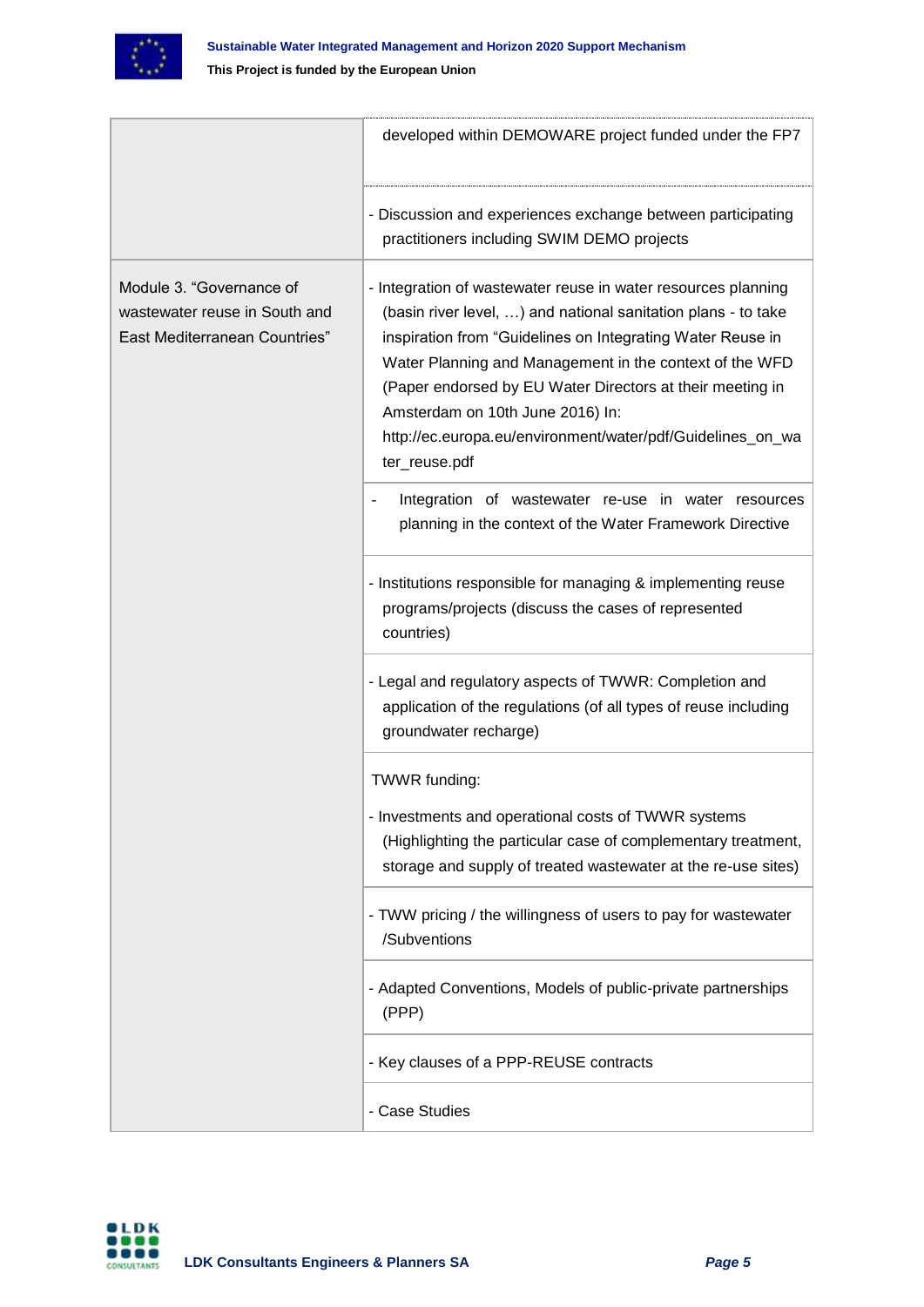

### **4. SPECIFIC LEARNING OBJECTIVES**

**The overall** aim of the regional on-site training REG-8 is to enhance the knowledge of the key stakeholders who are involved in different aspects of the design and implementation of wastewater reuse schemes at regional and local level in the partner countries and introduce them to the state-of the art knowledge and the new developments in wastewater reuse sub-sector.

**The specific learning objectives** of this training, which guided the design of its content, are as follows:

- Ensure a good understanding of the added value of wastewater reuse in southern Mediterranean countries and translate it into messages to sensitize policy makers;
- Update the mapping of institutional, regulatory, financial and socio-economic, cultural, etc. constraints in the PCs taking into account recent initiatives;
- Improve the understanding of health risks related to the wastewater reuse and methods of their evaluation;
- Strengthen skills on standards and quidelines for different wastewater reuse options, their limits and conditions of application;
- Introduce the participants to the safety planning tool for wastewater reuse;
- Raise awareness and develop participants' capacity to integrate wastewater reuse as early as possible into the water planning and sanitation sub-sector processes;
- Analyse the financing capacities of reuse projects and particularly the funding of complementary treatment (tertiary) and related works (storage tank, pumping, conveyance of treated wastewater to the reuse sites, monitoring of the quality of treated wastewater, etc.);
- Analyse the institutional and contractual arrangements for reuse projects and introduce participants to the roles of the different institutions (based on sectoral competences) and to viable PPP models applicable to different types of TWWR (capitalize on the Activity Facility Activity No: EFS-LB-2 "Procurement of Public-Private Partnerships in Water / Wastewater Sector Training" and the results of Task 3 (PPP-REUSE models) of EFS-MO-2 "Support the Reuse of Treated wastewater through Strengthening of the Institutions, development of PPPs , and Participatory Approaches, awareness-raising, and incentives".

These objectives can be abbreviated as follows:

- Valorise wastewater in countries with climate deficits (and: decision makers sensitized on the added value of wastewater reuse);
- Ensure safe reuse based on appropriate standards and guidelines and best practices including TWW reuse safety planning
- Integrate reuse into water and sanitation planning;



IL DK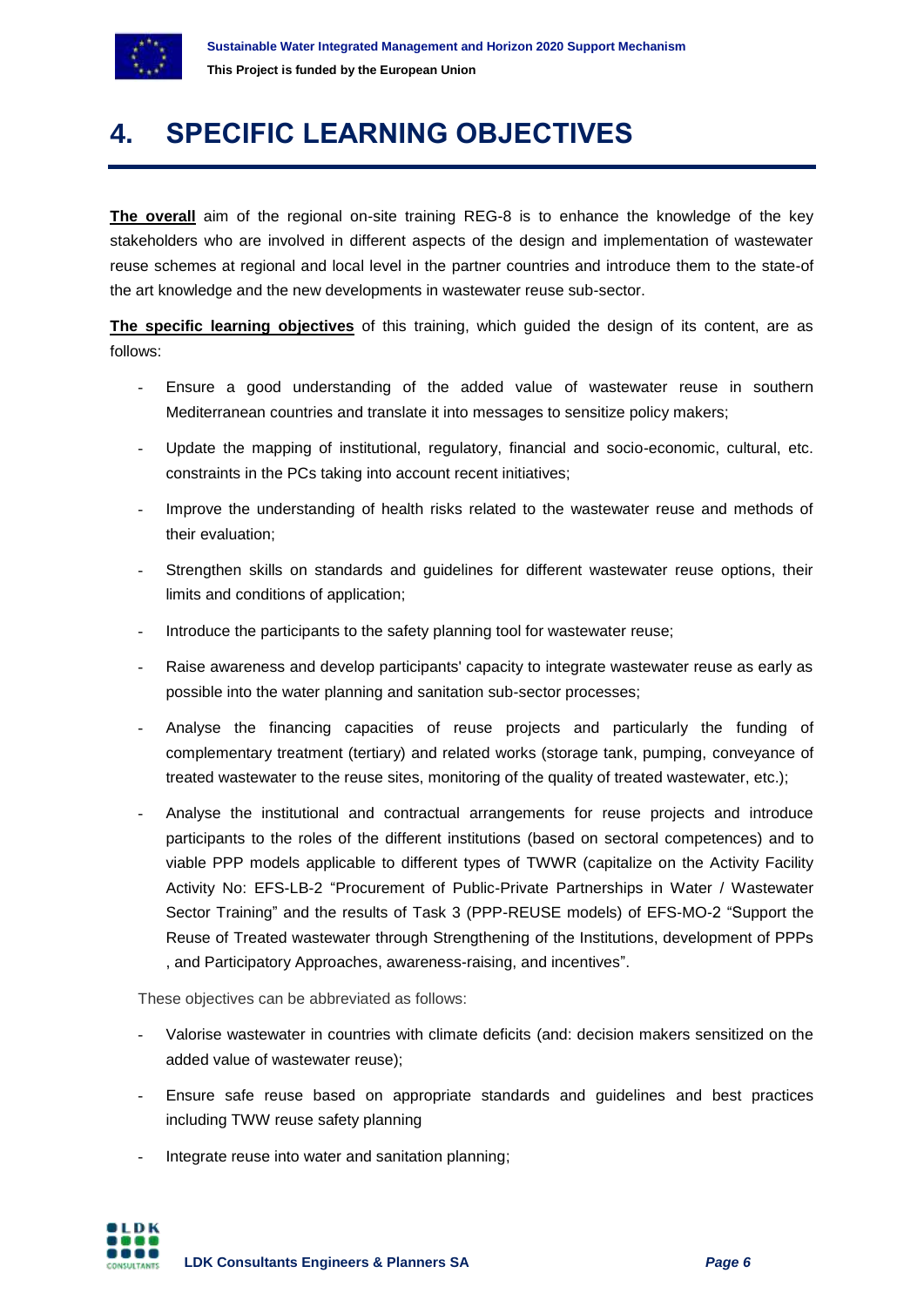

- Set up an institutional governance framework;
- Promote models of financing and management of reuse projects.

## **5. TARGET AUDIENCE**

The intended audience of this training activity includes policy makers, water resource managers and planners, researchers and NGOs working on:

- Planning, implementation and operation of wastewater reuse schemes;
- Development and enforcement of wastewater reuse standards and regulation;
- Environment and public health.

A total of 40 participants are envisaged to attend the training with (a) up to two (2) representatives per partner country from the directorates/departments engaged in the Wastewater Reuse development, implementation and management including the managers of water, agriculture, and the sanitation subsector, (b) one national NGO per country, (c) three (3) Regional NGOs, (d) four (4) peers, (e) up to three (3) representatives from SWIM DEMO in addition to the speakers.

# **6. APPROACH METHODOLOGY TO MEET WORKSHOP OBJECTIVES**

In order to achieve the objectives of this training activity, the following pedagogical and didactic methods will be adopted:

- Facilitation of the presentations, in plenary sessions, by the instructors;
- **Illustration of messages by concrete cases;**
- The organization and facilitation of intermittent sessions for discussion and exchange:
- The organization, in the case of crucial topics, the work of thematic groups with a restitution in plenary.

The key is to adopt a participatory approach, to promote interaction and exchange, and to facilitate the exchange of the countries' experiences.

The Pre and Post training assessments will provide specific feedback on the understanding of wastewater treatment fundamentals and processes and identify the impacts of the workshop on the knowledge level related to each module. .